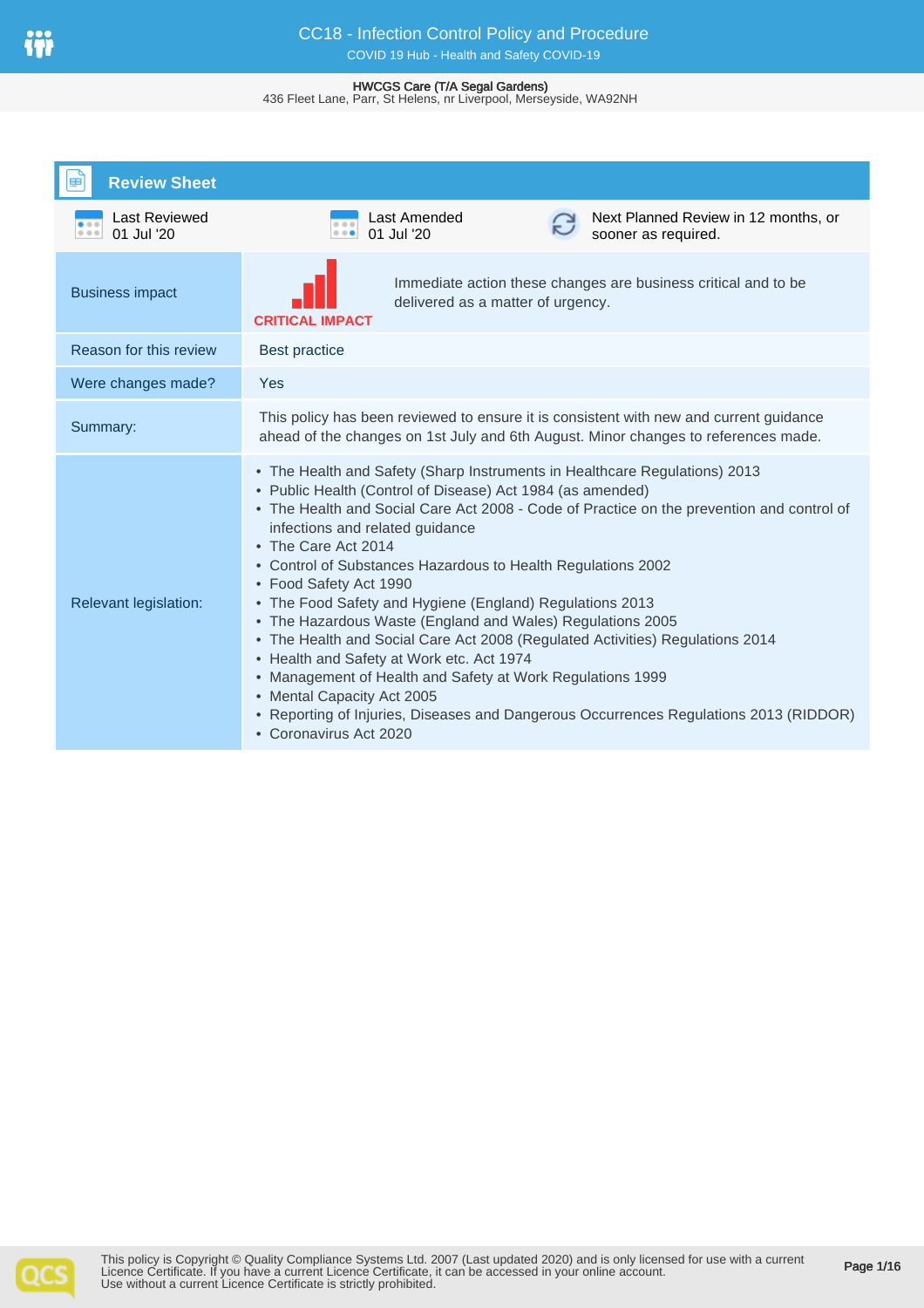**Underpinning** 

knowledge - What have we used to ensure that the policy is current:

Suggested action:

| CC18 - Infection Control Policy and Procedure<br>COVID 19 Hub - Health and Safety COVID-19                                                                                                                                                                                                                                                                                                                                                                                                                                                                                                                                                                                                                                                                                                                           |  |
|----------------------------------------------------------------------------------------------------------------------------------------------------------------------------------------------------------------------------------------------------------------------------------------------------------------------------------------------------------------------------------------------------------------------------------------------------------------------------------------------------------------------------------------------------------------------------------------------------------------------------------------------------------------------------------------------------------------------------------------------------------------------------------------------------------------------|--|
| <b>HWCGS Care (T/A Segal Gardens)</b><br>436 Fleet Lane, Parr, St Helens, nr Liverpool, Merseyside, WA92NH                                                                                                                                                                                                                                                                                                                                                                                                                                                                                                                                                                                                                                                                                                           |  |
|                                                                                                                                                                                                                                                                                                                                                                                                                                                                                                                                                                                                                                                                                                                                                                                                                      |  |
| • Author: The Department of Health, (2015), The Health and Social Care Act 2008 -<br>Code of Practice on the prevention and control of infections and related guidance.<br>[Online] Available from:<br>https://www.gov.uk/government/uploads/system/uploads/attachment_data/file/449049/Code<br>[Accessed: 1/7/2020]<br>• Author: National Institute for Health and Care Excellence, (2017), CG139 - Healthcare-<br>associated infections: Prevention and control in primary and community care. [Online]<br>Available from: https://www.nice.org.uk/Guidance/CG139 [Accessed: 1/7/2020]<br>• Author: Health and Safety Executive, (2011), Blood-borne viruses in the workplace -<br>Guidance for employers and employees. [Online] Available from:<br>https://www.hse.gov.uk/pubns/indg342.pdf [Accessed: 1/7/2020] |  |

• Author: Health and Safety Executive, (2013), Reporting injuries, diseases and dangerous occurrences in health and social care Guidance for employers. [Online] Available from: <https://www.hse.gov.uk/pubns/hsis1.pdf>[Accessed: 1/7/2020]

- Author: Central Alerting System, (2019), Portable fans in Health and social care facilities: risk of cross infection. [Online] Available from: <https://www.cas.mhra.gov.uk/ViewandAcknowledgment/ViewAlert.aspx?AlertID=102823> [Accessed: 1/7/2020]
- Author: Public Health England, (2020), Cleaning in non-healthcare settings. [Online] Available from: [https://www.gov.uk/government/publications/covid-19-decontamination](https://www.gov.uk/government/publications/covid-19-decontamination-in-non-healthcare-settings/covid-19-decontamination-in-non-healthcare-settings)[in-non-healthcare-settings/covid-19-decontamination-in-non-healthcare-settings](https://www.gov.uk/government/publications/covid-19-decontamination-in-non-healthcare-settings/covid-19-decontamination-in-non-healthcare-settings) [Accessed: 1/7/2020]
- Author: Public Health England, (2020), Guidance on infection prevention and control for COVID-19.. [Online] Available from: [https://www.gov.uk/government/publications/wuhan](https://www.gov.uk/government/publications/wuhan-novel-coronavirus-infection-prevention-and-control) [-novel-coronavirus-infection-prevention-and-control](https://www.gov.uk/government/publications/wuhan-novel-coronavirus-infection-prevention-and-control) [Accessed: 1/7/2020]
- Author: MHRA, (2020), COVID-19 General Case Definition Change. [Online] Available from: [https://www.cas.mhra.gov.uk/ViewandAcknowledgment/ViewAlert.aspx?](https://www.cas.mhra.gov.uk/ViewandAcknowledgment/ViewAlert.aspx?AlertID=103043) [AlertID=103043](https://www.cas.mhra.gov.uk/ViewandAcknowledgment/ViewAlert.aspx?AlertID=103043) [Accessed: 1/7/2020]
- Encourage sharing the policy through the use of the QCS App
- Include discussion in staff handovers
- Ensure policy is on the agenda for all supervisions
- Hold specific meetings to discuss impact
- Ensure relevant staff are empowered to develop specific and individualised processes to share policy changes
- Share information quickly and widely

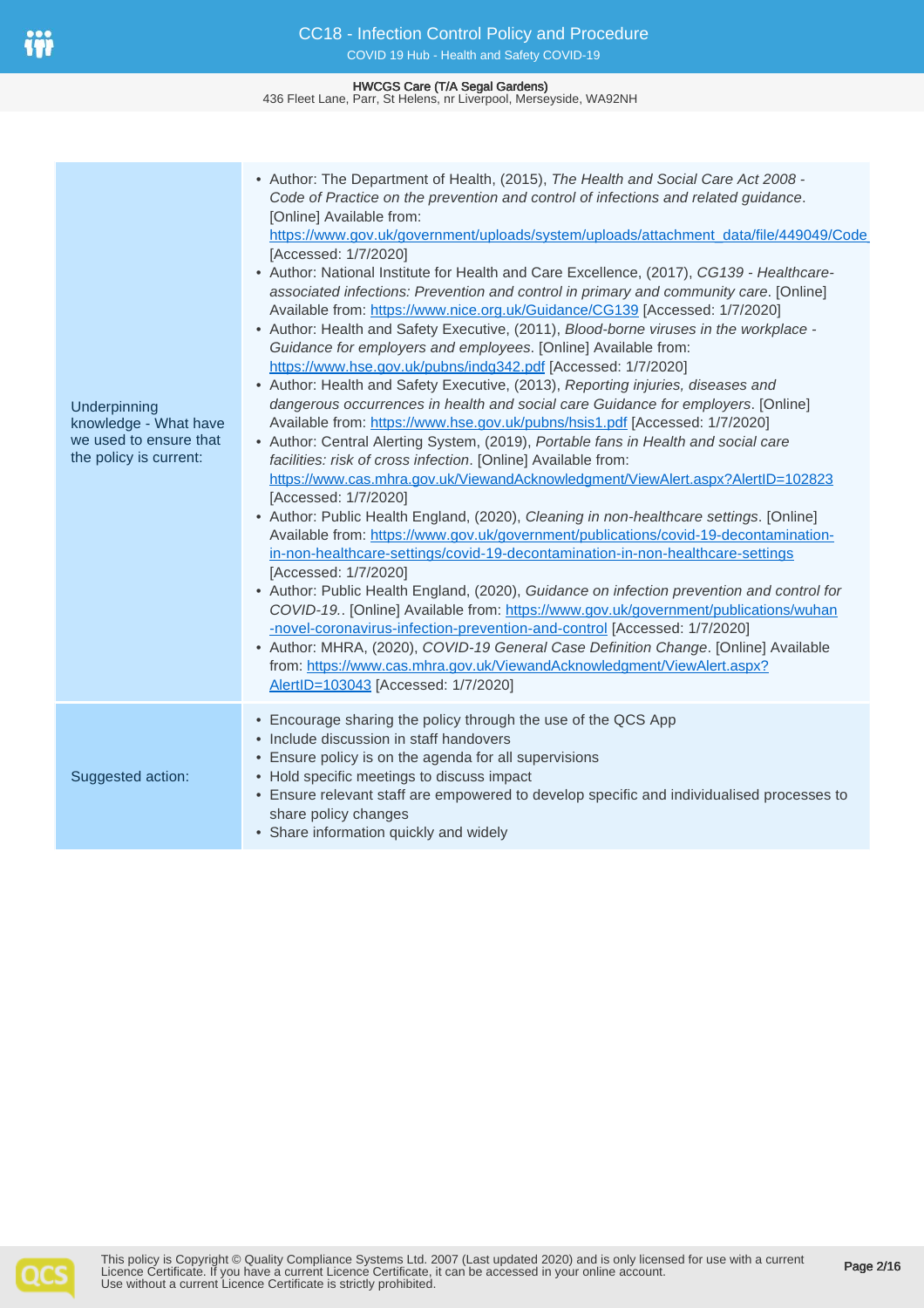436 Fleet Lane, Parr, St Helens, nr Liverpool, Merseyside, WA92NH

# **1. Purpose**

**1.1** To protect both staff and Service Users from infection through routine, safe and effective care practices.

**1.2** To ensure that related policies and procedures such as the Personal Protective Equipment (PPE) Policy and Procedure are followed.

**1.3** To support HWCGS Care (T/A Segal Gardens) in meeting the following Key Lines of Enquiry:

| <b>Key Question</b> | <b>Key Lines of Enquiry</b>                                                                                                                                                                         |
|---------------------|-----------------------------------------------------------------------------------------------------------------------------------------------------------------------------------------------------|
| <b>EFFECTIVE</b>    | E1: Are people's needs and choices assessed and care, treatment and<br>support delivered in line with current legislation, standards and evidence-<br>based guidance to achieve effective outcomes? |
| <b>RESPONSIVE</b>   | R2: How are people's concerns and complaints listened and responded to<br>and used to improve the quality of care?                                                                                  |
| <b>SAFE</b>         | S5: How well are people protected by the prevention and control of<br>infection?                                                                                                                    |
| <b>WELL-LED</b>     | W2: Does the governance framework ensure that responsibilities are clear<br>and that quality performance, risks and regulatory requirements are<br>understood and managed?                          |
| <b>WELL-LED</b>     | W4: How does the service continuously learn, improve, innovate and<br>ensure sustainability?                                                                                                        |
| WELL-LED            | W5: How does the service work in partnership with other agencies?                                                                                                                                   |

**1.4** To meet the legal requirements of the regulated activities that HWCGS Care (T/A Segal Gardens) is registered to provide:

- The Health and Safety (Sharp Instruments in HealthcareRegulations) 2013
- Public Health (Control of Disease) Act 1984 (as amended)
- The Health and Social Care Act 2008 Code of Practice on the prevention and control of infections and related guidance
- The Care Act 2014
- Control of Substances Hazardous to Health Regulations 2002
- Food Safety Act 1990
- The Food Safety and Hygiene (England) Regulations 2013
- The Hazardous Waste (England and Wales) Regulations 2005
- The Health and Social Care Act 2008 (Regulated Activities) Regulations 2014
- Health and Safety at Work etc. Act 1974
- Management of Health and Safety at Work Regulations 1999
- **Mental Capacity Act 2005**
- Reporting of Injuries, Diseases and Dangerous Occurrences Regulations 2013 (RIDDOR)
- Coronavirus Act 2020

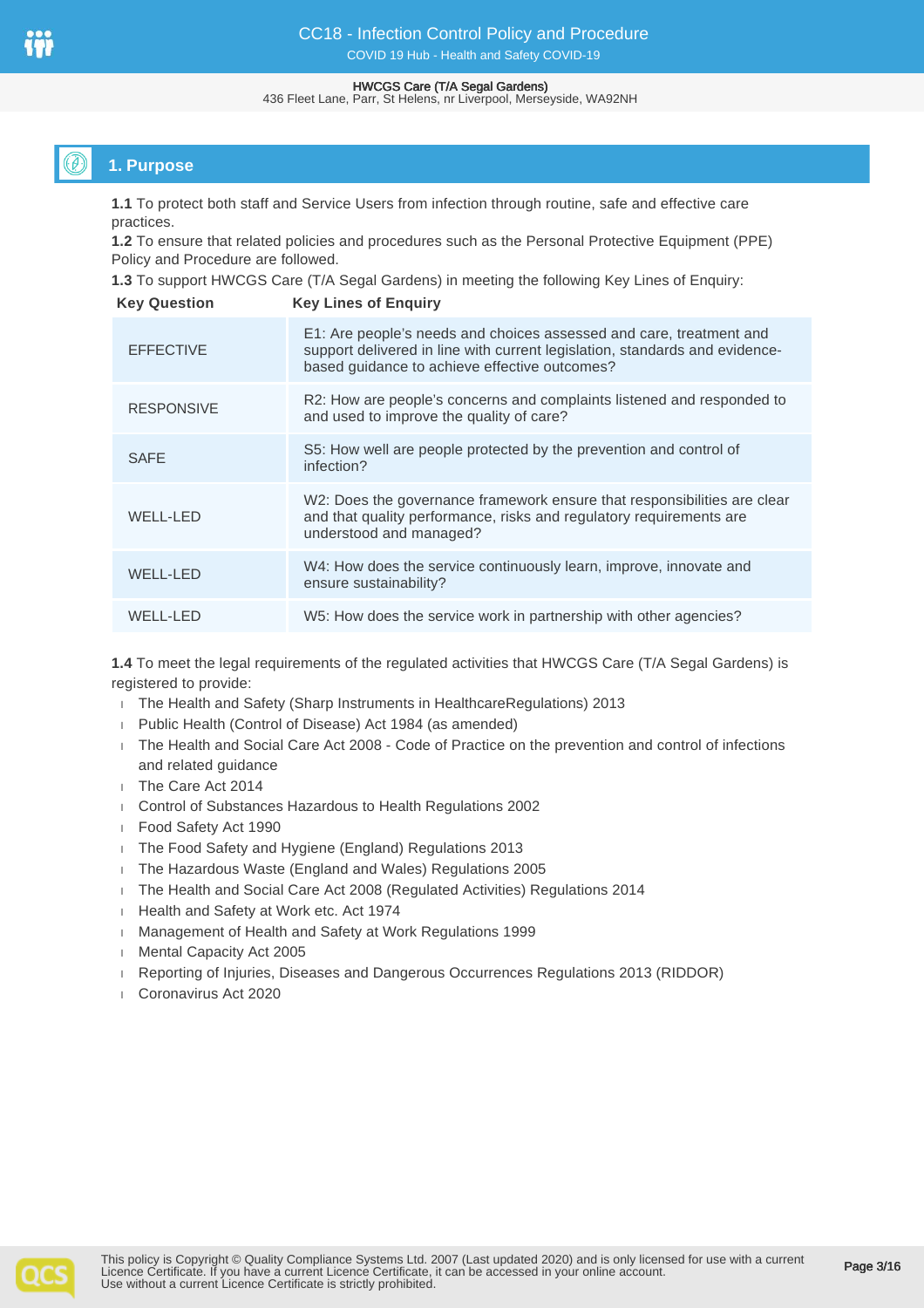#### 436 Fleet Lane, Parr, St Helens, nr Liverpool, Merseyside, WA92NH

# **2. Scope**

- **2.1** The following roles may be affected by this policy:
- All staff
- Registered Manager
- Infection Prevention Lead
- **2.2** The following Service Users may be affected by this policy: Service Users
- **2.3** The following stakeholders may be affected by this policy:
- Family
- External health professionals
- Local Authority
- I NHS

# **3. Objectives**

**3.1** To set out the framework for reducing the risk of infection and for the control of infection.

**3.2** To ensure that all staff within HWCGS Care (T/A Segal Gardens) understand their roles and responsibilities when considering infection control.

**3.3** To ensure compliance with national best practice, regulation and legislation and that current Public Health England guidance is followed in relation to COVID-19

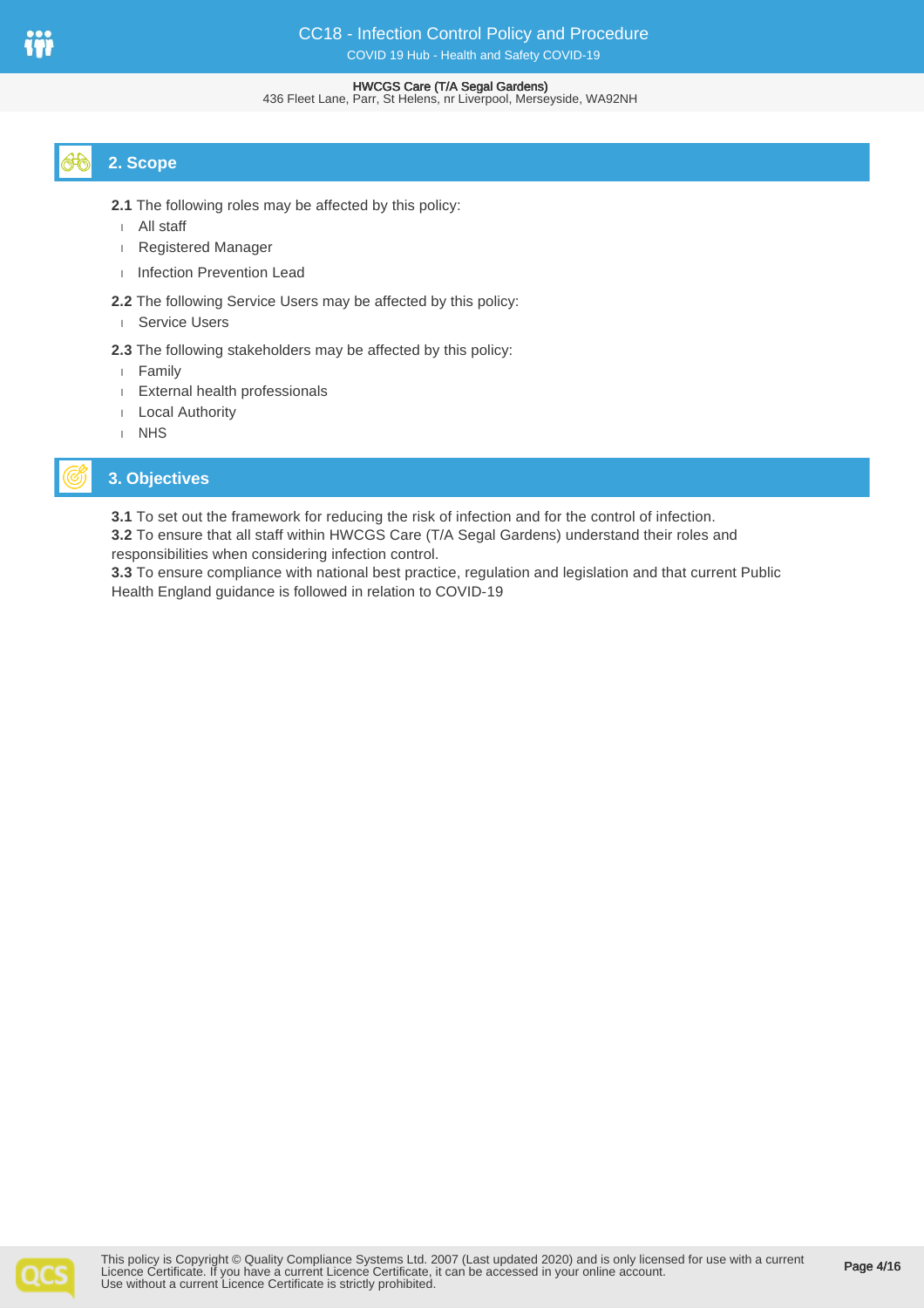#### HWCGS Care (T/A Segal Gardens) 436 Fleet Lane, Parr, St Helens, nr Liverpool, Merseyside, WA92NH

# **4. Policy**

**4.1** HWCGS Care (T/A Segal Gardens) recognises that all staff are responsible for infection prevention and control and is committed to minimising the risk of infection to staff and Service Users by ensuring good standards of basic hygiene and insisting on universal infection control procedures.

**4.2** HWCGS Care (T/A Segal Gardens) will do this by providing staff with appropriate training and equipment. It will ensure that all staff understand the importance of good hand hygiene, how to use Personal Protective Equipment (PPE) and follow the COVID-19 Personal Protective Equipment Policy and Procedure at HWCGS Care (T/A Segal Gardens).

**4.3** HWCGS Care (T/A Segal Gardens) takes its responsibilities seriously in relation to blood-borne viruses, safer use of sharps and safe disposal of waste. It will make sure that risks are identified and that measures to control or prevent these risks are clearly documented and cascaded to all staff, Service Users and key stakeholders.

## **4.4 Infection Prevention Lead (IPL)**

An Infection Prevention Lead will be identified within HWCGS Care (T/A Segal Gardens). The IPL, in line with the Health and Social Care Code of Practice on the prevention and control of infections and related guidance (2015) will:

- Be responsible for the infection prevention (including cleanliness) management at HWCGS Care (T/A Segal Gardens)
- Oversee local prevention of infection policies and their implementation
- **Report directly to HWCGS Care**
- $H$  Have the authority to challenge inappropriate practices
- Have the authority to set and challenge standards of cleanliness
- Assess the impact of all existing and new policies on infections and make recommendations for change
- Be an integral member of the governance and safety teams and structures at HWCGS Care (T/A Segal Gardens) where they exist
- **Produce an annual statement with regard to compliance with practices on infection prevention and** cleanliness and make it available on request
- **Ensure that there is evidence of appropriate action taken to prevent and manage infection**
- Undertake an audit programme to ensure that appropriate policies have been developed and implemented
- Provide evidence that the Annual Statement from the Infection Prevention Lead has been reviewed and, where indicated, acted upon
- $\Box$  In accordance with health and safety requirements, where suitable and sufficient assessment of risks requires action to be taken, evidence should be available on compliance with the regulations or, where appropriate, justification of a suitable better alternative

**4.5** HWCGS Care (T/A Segal Gardens) will ensure that all staff understand the importance of good hand hygiene and how to use Personal Protective Equipment (PPE). Staff can refer to the Personal Protective Equipment (PPE) Policy and Procedure for further information.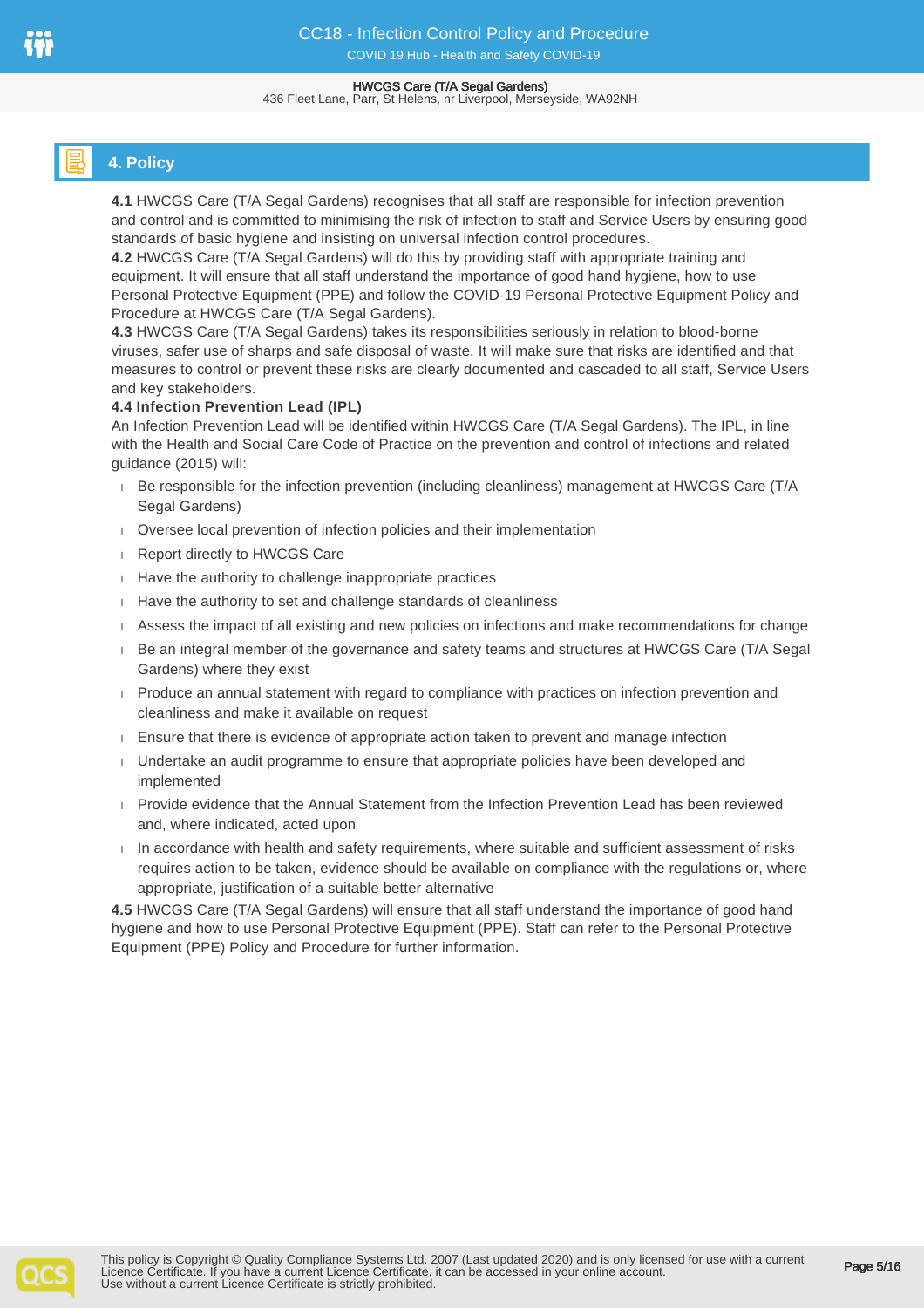#### HWCGS Care (T/A Segal Gardens) 436 Fleet Lane, Parr, St Helens, nr Liverpool, Merseyside, WA92NH

# **5. Procedure**

## **5.1 Hand Washing**

Most healthcare-associated infections are preventable through good hand hygiene - cleaning hands at the right times and in the right way. The aim of routine hand washing is to remove dirt and most transient micro-organisms (germs that can be easily removed by hand washing) found on the hands. All staff involved in the delivery of care must wash their hands. In Pandemic situations, such as COVID-19, the washing of hands must be more frequent:

- Before starting work and going home
- Before eating, preparing or handling food
- Before and after giving any direct care to each Service User
- **Before administering medications**
- After any activity that contaminates the hands or when hands are visibly soiled
- After using the toilet
- After sneezing/blowing the nose
- After cleaning activities
- Before providing clinical care, e.g. catheter care, dressing wounds
- Any other occasions when hands are thought to have been contaminated
- Before donning and doffing PPE

## **5.2 Choice of Hand Washing Agent**

Hand washing can be improved by the provision of adequate and conveniently located facilities and good hand preparation decreases the risk of contamination. In Pandemic situations, such as COVID-19, the washing of hands must be more frequent. The washing of forearms must also take place when they have been exposed or may have been exposed to respiratory droplets or other body fluids.

#### **Liquid Soap**

Hand washing with liquid soap and water removes dirt and organic material and must be used:

- **Prior to and following direct contact with Service Users**
- Following direct hand contact with body fluids when gloves must be worn
- When hands are visibly dirty or visibly soiled with body fluids and other organic matter
- When caring for Service Users with diarrhoea and/or vomiting, Service Users with COVID-19, Clostridium Difficile or Norovirus and during outbreaks of these organisms
- After several consecutive applications of alcohol gel/rub

#### **Alcohol Hand Rub**

Alcohol hand rub is recommended for routine hand decontamination because:

- It is more effective
- $I$  It is quicker and easier to use
- $II$  is better tolerated by the hands
- $II$  It can be provided at the point of care
- $I$  It can be used when liquid soap is not available

Care Workers must be aware that alcohol gel/rub will not remove dirt or organic material and is not effective against Clostridium Difficile and Norovirus. Alcohol gel/rub is flammable and must be correctly stored.

#### **Muslims and Alcohol-Based Hand Gel**

In accordance with the 'Muslim Spiritual Care Provision' in the NHS (MSCP) advice, alcohol-based hand gel contains synthetic alcohol and does not fall within the Muslim prohibition against natural alcohol. Therefore, Muslims can use such gels.

#### **Bar Soap**

Bar soap must not be used by staff at HWCGS Care (T/A Segal Gardens).

#### **5.3 Hand-Washing Technique**

Using Liquid Soap

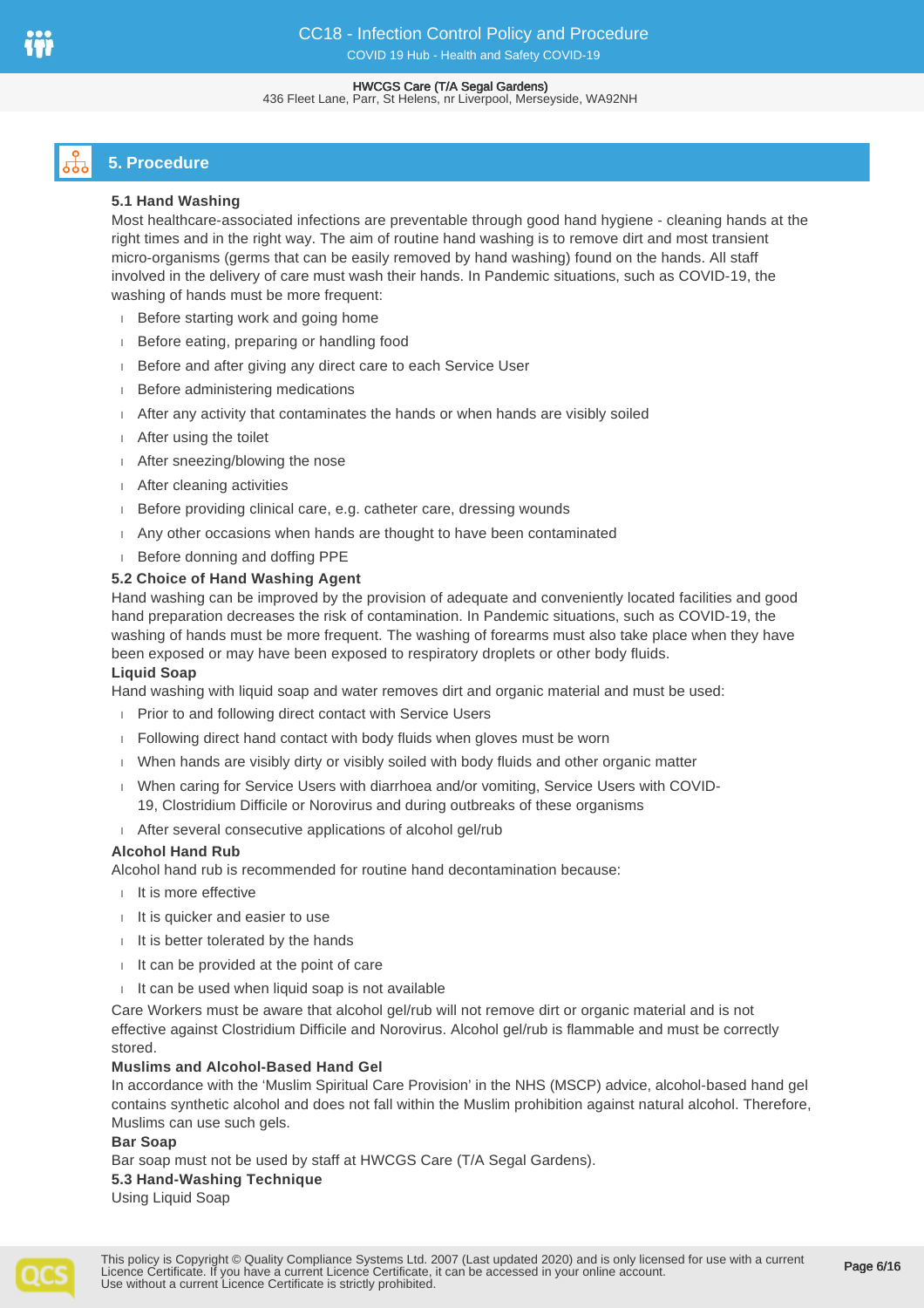- 436 Fleet Lane, Parr, St Helens, nr Liverpool, Merseyside, WA92NH
- Expose the wrists and forearms. All parts of the hands and, where exposed, forearms must be included in the process
- Where forearms require cleaning, they must be cleaned first and then the hands
- Wet the hands under warm, running water before applying soap
- Apply liquid soap in the recommended product volume
- Using the six-step technique:
- $\parallel$  Rub all parts of the hands vigorously, without applying more water
- Use one hand to rub the back of the other hand and clean in between the fingers. Do the same with the other hand
- Rub your hands together and clean in between your fingers
- Rub the backs of your fingers against your palms
- Rub your thumb using your other hand and do the same with the other thumb
- Rub the tips of your fingers on the palm of your other hand and do the same with the other hand
- Rinse under running water
- The handwashing process must take 40-60 seconds, and a useful tip to check that you are washing your hands for the right amount of time is to sing 'Happy Birthday' twice

## **Using Alcohol Gel/Rub**

- Hands must be free from dirt and organic matter, if not, wash them first
- Avoid using excessive amounts of alcohol gel/rub to minimise skin damage. Apply one shot (approx. 5 ml) of alcohol hand rub
- The hand rub must come into contact with all surfaces of the hands, so hands must be rubbed together vigorously and systemically to include wrists, tips of fingers, backs of hands, palms, thumbs and webs of fingers, for ten to fifteen seconds until the solution has evaporated

#### **Hand Drying**

- I Improper drying can re-contaminate hands that have been washed
- Dry thoroughly with a disposable paper hand towel
- Dispose of paper towel into bins with foot-operated pedals
- Do not touch the bin with hands

## **5.4 Personal Protective Equipment (PPE)**

Staff must wear PPE if there is any risk of exposure to blood or body fluids. PPE includes gloves and aprons and if there is a risk of airborne or droplet infection, masks.

HWCGS Care (T/A Segal Gardens) staff must refer to the Personal Protective Equipment (PPE) Policy and Procedure at HWCGS Care (T/A Segal Gardens) for current guidelines in relation to COVID-19. With reference to glove use, refer to section 5.5.

#### **5.5 Use of Gloves**

The use of gloves does not replace the need for hand hygiene. Gloved hands must not be washed or cleaned with alcohol handrub. Hands must be washed after the removal of gloves. The use of gloves will be based on an assessment of the risk of contact with blood, body fluids, secretions and/or excretions, nonintact skin, mucous membranes, hazardous drugs and chemicals, e.g. cleaning agents.

Where a risk exists, gloves will be worn to protect the Care Worker and/or the Service User.

- $\overline{1}$ . The use of gloves does not replace the need for hand hygiene
- Gloved hands must not be washed or cleaned with alcohol handrub
- Hands will be washed after the removal of gloves
- Due to the increasing incidence of latex allergies, HWCGS Care (T/A Segal Gardens) will supply nitrile gloves as an alternative

Gloves will be stored in their original containers, away from direct sunlight, heat sources and liquids, including chemicals. The area will be clean and must protect the gloves from contamination. **Glove Removal**

Gloves must be removed by holding at the cuff and peeling the glove over the hand, then folding the second glove off the hand over the first glove, enclosing the first glove within the second glove and

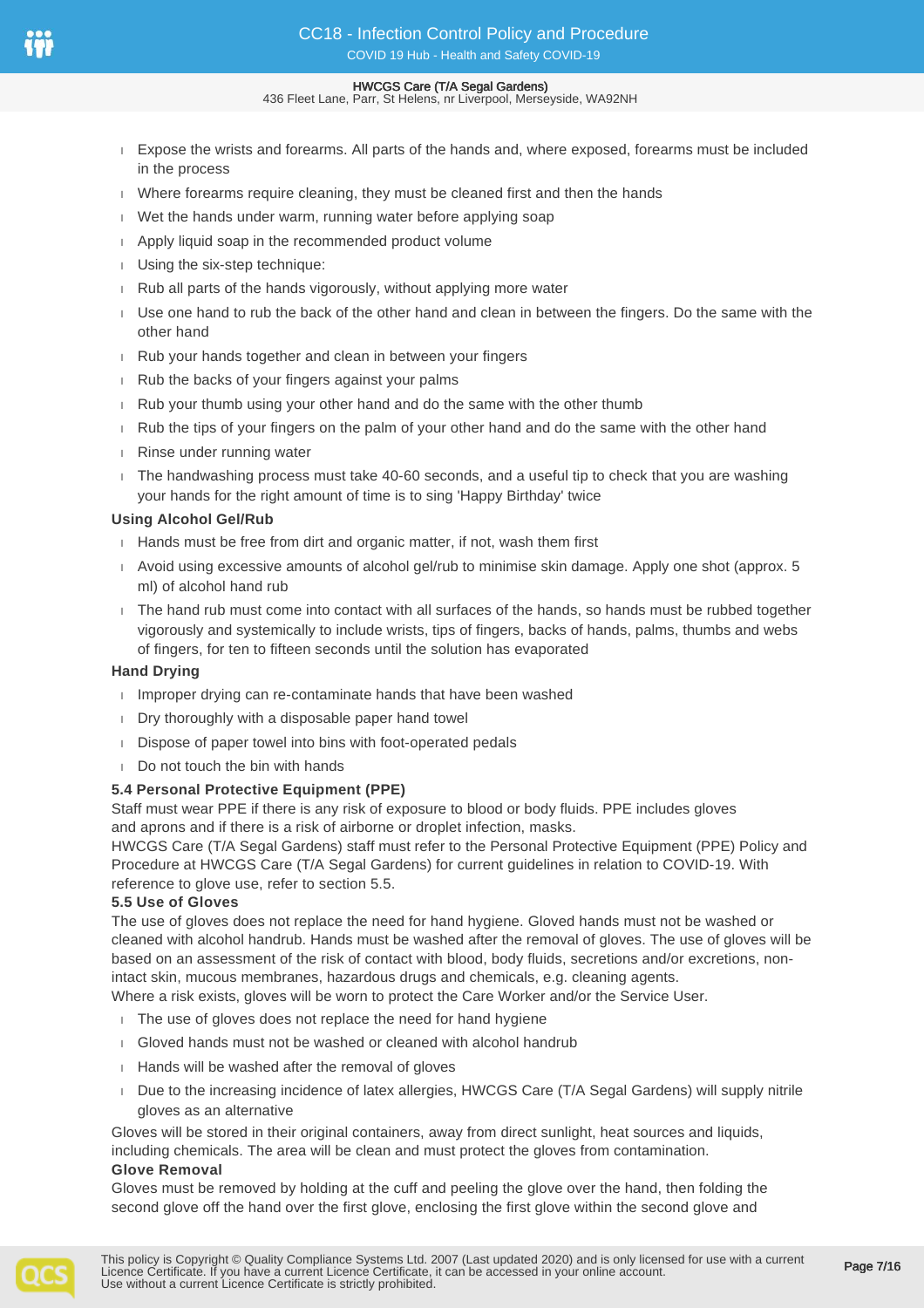436 Fleet Lane, Parr, St Helens, nr Liverpool, Merseyside, WA92NH

disposing of the gloves in accordance with the Clinical Waste Disposal Policy and Procedure. **Coronavirus and the Use of Gloves**

As part of the guidance from Public Health England in relation to Coronavirus, gloves must be:

- Worn when in direct contact with a Service User whether they have symptoms of COVID-19 or not
- Worn when you are within two metres of someone who is coughing, whether providing direct care to them or not
- Worn when providing direct care, such as assisting a Service User to get in and out of bed, feeding, dressing, bathing, grooming, toileting, dressing etc.
- Worn when unintended contact is likely, e.g with behaviour that may challenge
- Worn when shielding a Service User defined as vulnerable by Public Health England
- Changed after completion of a procedure or task
- Changed if a perforation or puncture is suspected
- Appropriate for use, fit for purpose and well-fitting
- Put on properly (donned) and taken off properly (doffed)
- Disposed of in either clinical waste where this is available or, in the case of use for Service Users with symptoms of COVID-19, double bagged and left in a safe location for 72 hours
- Worn when exposure to blood and/or other body fluids, non-intact skin or mucous membranes is anticipated or likely as per standard infection control procedures outside a pandemic

Disposable gloves are single-use and must be disposed of immediately after completion of a procedure or task and after each Service User, followed by hand hygiene. Care must be taken not to touch the face, mouth or eyes when wearing gloves.

#### **5.6 Skin Damage**

Skin damage is associated with poor hand-washing technique or frequent use of hand hygiene agents. Excoriated hands are associated with increased growth of germs and increase the risk of infection. Irritant and hand drying effects of hand preparations are one of the reasons why staff fail to follow hand hygiene guidelines.

The best practice below will help to prevent skin damage:

- Staff should be aware of the potentially damaging effects of hand hygiene products
- Avoid putting on gloves while hands are still wet (from washing or applying alcohol rub)
- Avoid rubbing hands with paper towels; the skin should be patted dry
- Avoid over-use of gloves
- Use emollient hand cream regularly, e.g. after washing hands, before breaks, when going off duty and when off duty
- If irritation occurs, review compliance with the hand decontamination technique and then inform your line manager
- Avoid communal 'pots' of moisturiser as they can become a potential source of infection
- $\Box$  Individual tubes of hand creams may be used, provided that care is taken not to contaminate the nozzle

Where members of staff continue to experience soreness or sensitivity, this will be discussed with Mr Damian Cummings Gillian Gilmore.

#### **5.7 Uniform and Appearance**

The clothes that staff wear must facilitate good practice and minimise any risk to Service Users. Uniforms and workwear must not impede effective hand hygiene and must not unintentionally come into contact with Service Users during direct care activity.

- Staff will follow the Appearance Policy and Procedure at HWCGS Care (T/A Segal Gardens)
- Staff must change as soon as possible if the uniform or clothing becomes visibly soiled or contaminated
- Wash uniforms and any clothing that has been worn at work at the hottest temperature suitable for the fabric
- Clean the washing machines and tumble driers regularly, in accordance with the manufacturer's instructions
- Staff must have at least enough uniforms available to change each day as this enables staff to start

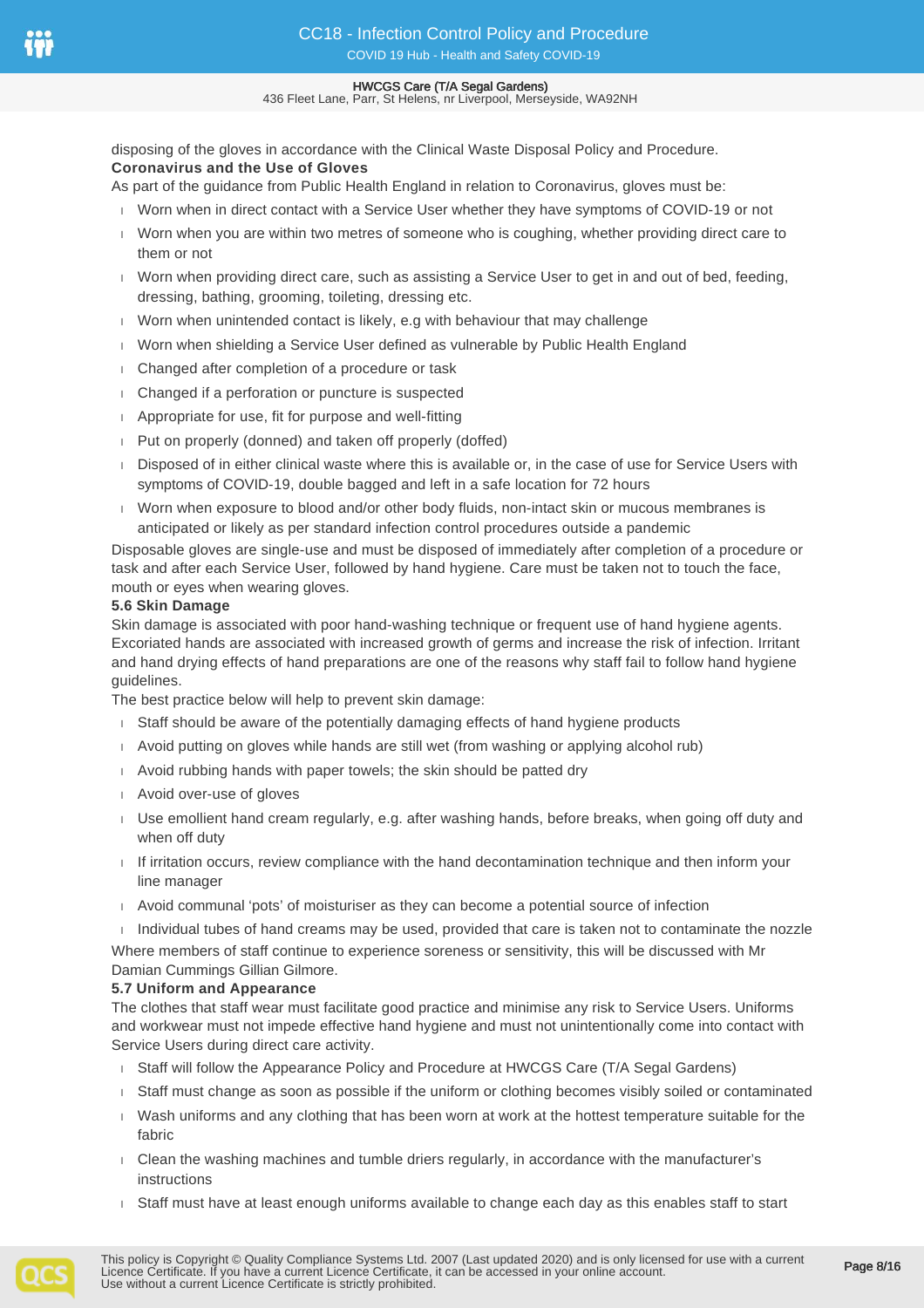436 Fleet Lane, Parr, St Helens, nr Liverpool, Merseyside, WA92NH

each day with a clean uniform

 Staff must wash heavily soiled uniforms separately. Separate washing will eliminate any possible crosscontamination from high levels of soiling and enable the uniform to be washed at the highest, recommended temperature

To control and prevent the spread of infection, HWCGS Care (T/A Segal Gardens) will ensure that staff understand the following best practice:

- $\overline{a}$  Nails must be short and clean no nail polish or extensions
- Wristwatches may not be worn. No other jewellery will be worn around the wrist
- Alert bracelets must be removed and attached to a lanyard or pinned to the uniform
- $\blacksquare$  No rings with stones will be worn one plain band is acceptable
- Arms must be bare below the elbows

Any individual concerns in relation to the above best practice requirements must be discussed on an individual case-by-case basis with Mr Damian Cummings Gillian Gilmore.

#### **COVID-19 Uniform Care**

- Wash uniforms and clothing worn at work at the hottest temperature suitable for the fabric
- A wash for 10 minutes at 60°C removes almost all micro-organisms
- Washing with detergent at lower temperatures down to  $30^{\circ}$ C eliminates MRSA and most other micro-organisms, including coronaviruses

#### **5.8 Cultural and Religious Beliefs**

We understand the need to be sensitive to the religious and cultural beliefs of our staff whilst maintaining equivalent standards of hygiene. HWCGS Care (T/A Segal Gardens) recognises that some staff may not wish to expose their forearms and HWCGS Care (T/A Segal Gardens) will consider the following as part of its local uniform and workwear policy:

- Uniforms may include provision for sleeves that can be full length when staff are not engaged in direct care activity
- Uniforms can have three-quarter length sleeves
- Any full or three-quarter length sleeves must not be loose or dangling. They should be able to be rolled or pulled back and kept securely in place during hand washing and direct care activity
- Any Sikh staff wearing a Kara bracelet may be asked to ensure it is pushed up the arm and secured in place with tape for hand washing and during direct care activities

#### **5.9 Exposure Prone Procedures (EPP)**

- EPPs are those procedures where there is an increased risk that injury to the worker may result if the Service User's open tissues are exposed to the blood of the worker. These include procedures where the workers gloved hands come into contact with sharp instruments, needle tips, etc.
- However, other situations can present a risk such as trauma, Service User biting, leaking wounds or broken skin
- If a worker is known to have, or strongly suspects they may have a BBV (blood-borne virus), the member of staff must inform Mr Damian Cummings Gillian Gilmore who will seek further advice with regard to working practices

#### **5.10 Blood-Borne Viruses (BBVs)**

BBVs are viruses that some people carry in their blood and which may cause severe disease in certain people and few or no symptoms in others. The virus can spread to another person. A small risk exists from splashes of blood/body fluids/excretions/secretions (except sweat), particularly to mucous membranes. Therefore, the following measures of good practice should be followed:

- Universal precautions must be taken, as Service Users may not show any symptoms
- All staff at risk of exposure to BBVs must be vaccinated against Hepatitis B
- Cuts and abrasions must be covered with a waterproof dressing before providing care
- Staff with skin conditions must seek advice from their GP to minimise their risk of infection through open skin lesions
- Care Workers must refer to the Sharps and Needlestick Policy and Procedure for safe sharps

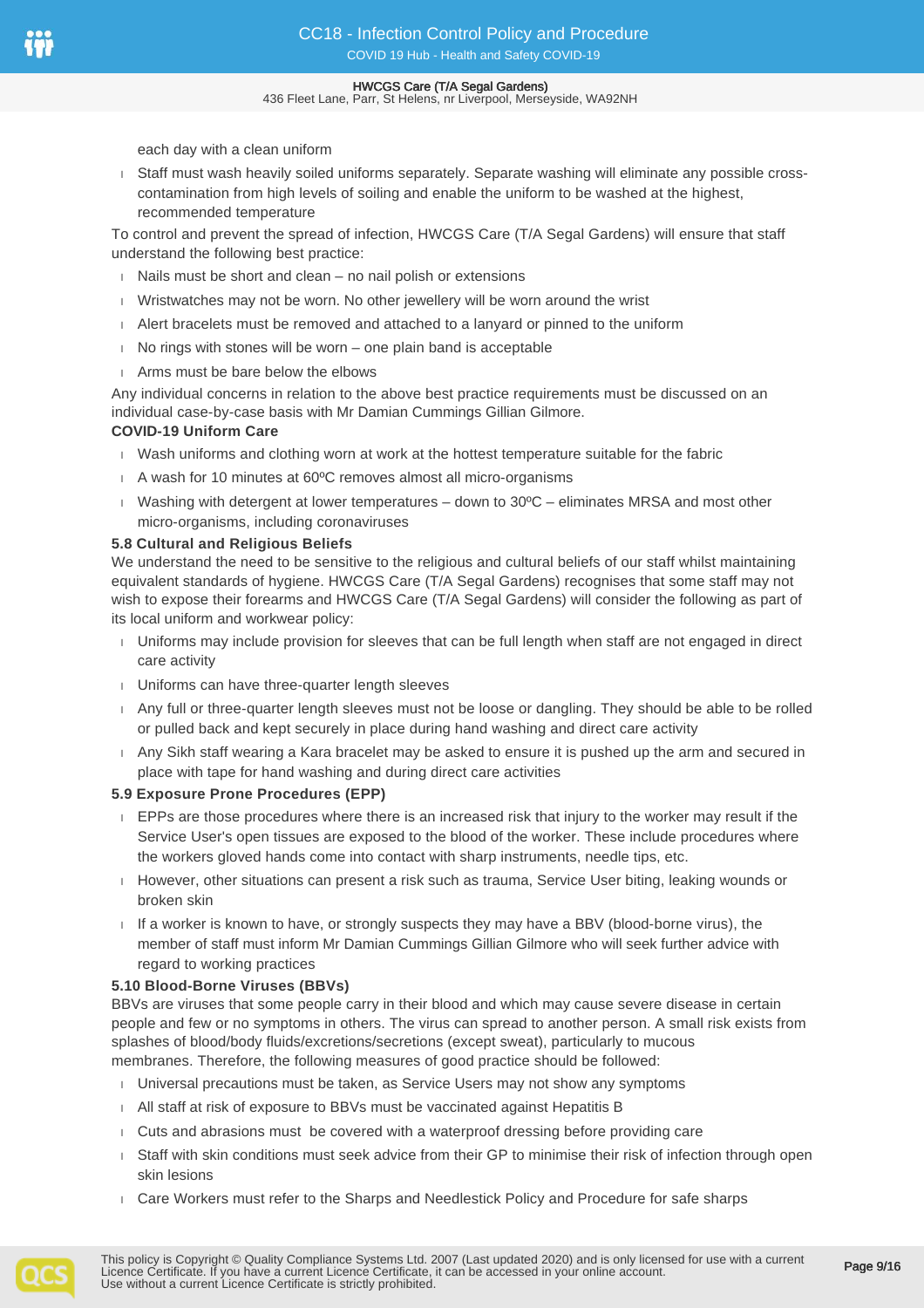#### 436 Fleet Lane, Parr, St Helens, nr Liverpool, Merseyside, WA92NH

#### management

#### **5.11 Human Bites**

Human mouths contain a wide variety of organisms which have the potential to be transmitted, some of which can be transmitted by bites. Human bites are rare and generally occur in certain Service User groups, However, human bites are more likely to become infected, so it is important that they are treated promptly.

Where it is identified that a Service User is at risk of biting others, a risk assessment must be completed as well as a clear set of guidelines to manage the risk.

## **Procedure:**

## **If a bite does not break the skin:**

- Clean with soap and water
- Complete an accident/incident form
- Review the risk assessment and identify if any changes are required to minimise the risk of incidents arising again

#### **If a bite breaks the skin:** Refer to the Sharps and Needlestick Policy and Procedure **5.12 Respiratory Hygiene and Cough Etiquette**

Respiratory hygiene and cough etiquette will be applied as a standard infection control precaution at all times. The measures include:

- Cover nose and mouth with disposable single-use tissues when sneezing, coughing, wiping and blowing noses
- Dispose of used tissues into a waste bin
- Wash hands with soap and water after coughing, sneezing, using tissues, or after contact with respiratory secretions or objects contaminated by these secretions
- $\overline{K}$  Keep contaminated hands away from the mucous membranes of the eyes and nose
- To minimise the transmission of COVID-19, the measures that must be taken include:
- Use disposable tissues to cover the nose and mouth when sneezing, coughing or wiping and blowing the nose
- Dispose of used tissues immediately in the nearest bin
- Used tissues from Service Users with symptoms or confirmed COVID-19 must be disposed of as infectious waste - refer to the Clinical Waste Disposal Policy and Procedure for further details
- Clean hands after coughing, sneezing, using tissues, after any contact with respiratory droplets or objects contaminated with respiratory droplets
- Do not touch your eyes, mouth and nose
- Wear the correct PPE when coming into contact with a Service User who is coughing
- Ensure that when in communal areas, or during transportation, that people with symptoms wear a fluid resistant surgical face mask to minimise dispersal of their respiratory droplets or contamination of surfaces
- Clean frequently touched surfaces

## **5.13 Soiled Linen**

The provision of clean linen is a fundamental requirement of care. Incorrect handling, linen processing and storage of linen can pose an infection hazard. Infection can be transferred between contaminated and uncontaminated items of linen and the environment in which they are stored. Specific hygiene measures must be taken to reduce these risks. Linen provided by HWCGS Care (T/A Segal Gardens):

- Must be fit for purpose
- **Must look clean and be clean**
- Must be the right material
- Must be the correct type of linen for the intended purpose
- Must not be damaged or discoloured

HWCGS Care (T/A Segal Gardens) must ensure that it follows the procedures outlined in the Health Technical Memorandum 01-04: Decontamination of Linen for Health and Social Care (March 2016) for specific information on the handling of linen in order to minimise the spread of infection and staff must refer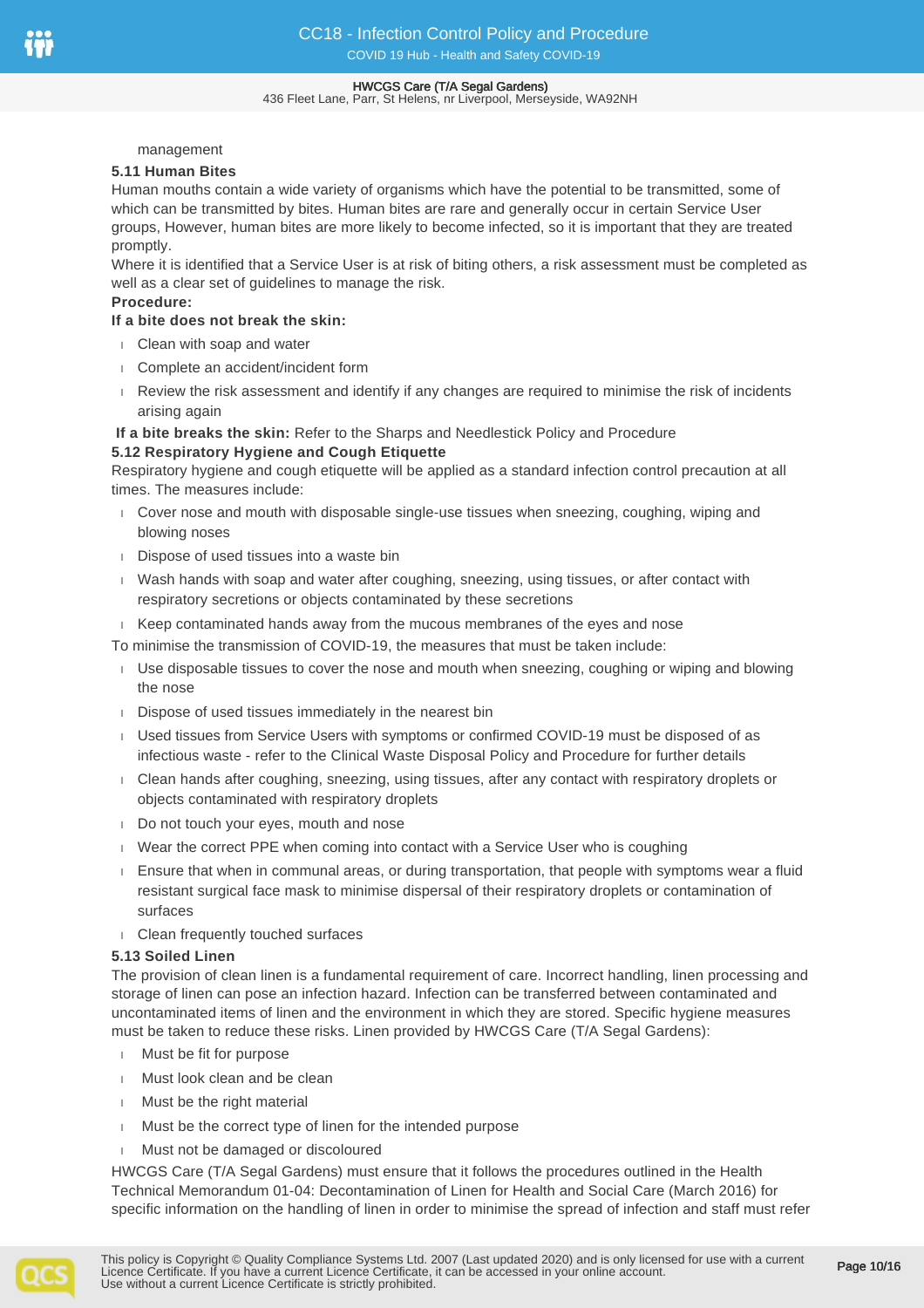436 Fleet Lane, Parr, St Helens, nr Liverpool, Merseyside, WA92NH

to the Laundry Policy and Procedure at HWCGS Care (T/A Segal Gardens). As a minimum, when handling soiled linen, Care Workers staff must adhere to the following best practice:

- Gloves and aprons must be used when handling any soiled linen in addition to ensuring good hand hygiene
- **Position the laundry basket nearby to reduce handling**
- Soiled linen will be contained in red bags and kept in the laundry basket to reduce handling
- store clean laundry away from soiled linens
- The Service User's dignity will be maintained at all times

Where there is soiled linen from a Service User who has symptoms of or confirmed coronavirus, the current government [PPE guidelines](https://www.gov.uk/government/publications/wuhan-novel-coronavirus-infection-prevention-and-control/covid-19-personal-protective-equipment-ppe) must be adhered to. Where items are too heavily soiled, they must be disposed of with the Service User's consent.

## **5.14 Management of Invasive Devices**

Invasive devices such as urinary catheters, infusion devices, tracheostomies and PEGs will increase the risk of a Service User developing an infection and HWCGS Care (T/A Segal Gardens) must have procedures in place for the management of these devices.

- The use of the device and the reason for its use must be documented in the Service User's Care Plan
- The use of all devices must be reviewed and the review documented in the Service User's Care Plan
- The device should be removed as soon as it is no longer required
- The Service User must be monitored for signs of infection associated with the device
- Service User may need to be shielded during the COVID-19 pandemic and care must be taken to prevent them being exposed to the coronavirus

#### **5.15 Sepsis**

Sepsis is a common and potentially life-threatening condition triggered by an infection. Sepsis causes the body's immune system to go into overdrive, and if it not treated quickly, it can lead to multiple organ failure and death. In many cases, however, sepsis is avoidable and treatable and early identification is key to successfully treating it.

- $\Box$  The key to preventing sepsis is to prevent an infection from occurring in the first place
- $\parallel$  If an infection does set in, it must be treated as quickly and effectively as possible
- Many illnesses can be and are prevented through regular childhood vaccinations and any vaccinations available as an adult
- The risk of getting an infection also reduces with proper hand washing
- $\Box$  Infections can also be reduced by proper care of all wounds
- Staff must understand and recognise the signs of sepsis

#### **5.16 Cleanliness of Care Equipment**

Cleaning, disinfection and sterilisation are all methods of decontamination that reduce or destroy contaminants, thereby preventing microorganisms from reaching a site where they might cause harm. During the COVID-19 pandemic, PHE guidance must be followed.

#### **General Good Practice**

- All equipment must be clean, fit for purpose and in a good state of repair
- All equipment must be stored in an appropriate area
- $B$  Before purchasing any new equipment, ensure that it can easily be decontaminated and that the recommended cleaning solutions are available
- If there are items of equipment that are not routinely cleaned on a daily basis, there should be a written cleaning schedule and records kept of the cleaning undertaken

#### **Cleaning**

Cleaning physically removes the organic material on which microorganisms feed and will also reduce the load of microorganisms. It is suitable for equipment that comes into contact only with intact skin. It is also essential prior to disinfection and sterilisation.

#### **5.17 How to Clean**

Wear protective clothing, i.e. apron and gloves

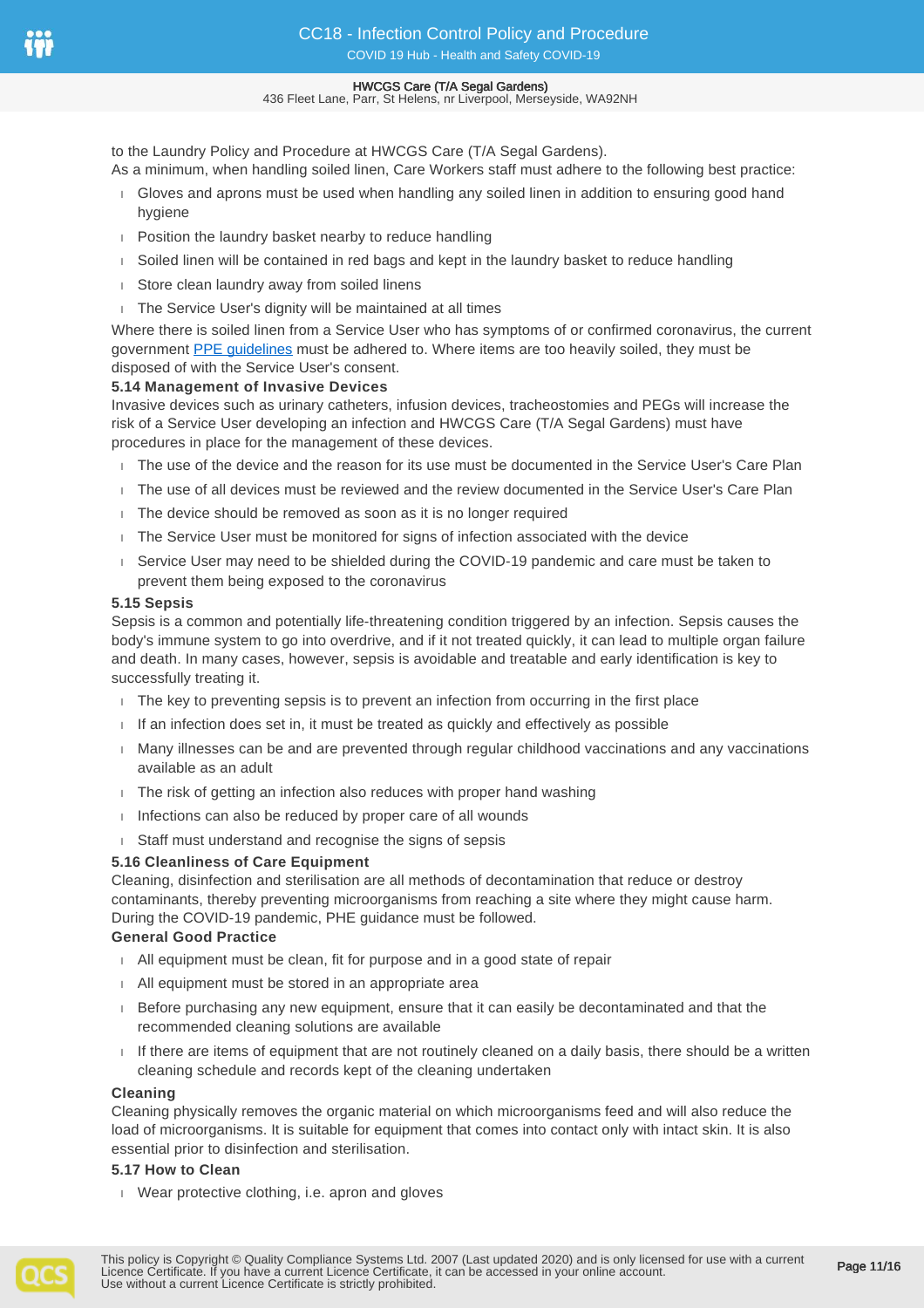- **Prepare a fresh cleaning solution, appropriately diluted for each task**
- Make up only the quantity required in a clean, dry container
- Some cleaning products are incompatible; only mix if advised by the manufacturer
- Use warm water, a general-purpose detergent and disposable cloths or disposable paper towels. It is not necessary to use cleaning products that are advertised as being antibacterial
- Change the solution frequently to prevent a build-up of soil or micro-organisms which would contaminate surfaces
- Air drying is acceptable for large surfaces, but small areas should be dried with clean, disposable paper towels/cloths
- Dispose of cleaning solution promptly in a sluice or dirty utility area
- Remove protective clothing and wash hands before carrying out other duties

#### **Single-Use and Reuse Items**

Where possible, HWCGS Care (T/A Segal Gardens) will use single-use and single patient use products. Certain devices (e.g. nebulisers) will need to have the manufacturer's instructions checked to ensure that single-use items or parts of the item are not being reused.

#### **5.18 Use of Portable Fans**

Portable fans used in clinical areas have been linked to cross infection in health and social care environments. Therefore, before use and reuse, a clinical risk assessment must be completed. The risk assessment must include the following:

- Portable fans are not recommended for use during outbreaks of infection or when a Service User is known or suspected to have an infectious agent
- Availability of the manufacturers' information and advice on how to maintain and decontaminate the fan, which must be consistent with the contents of this policy and any associated national policies
- Consideration must be given to whether the fan can be adequately decontaminated for safe reuse, or whether it should be disposed of after use
- Any assurance and evidence provided by the manufacturer that internal contamination will not be dispersed into the clinical/care area

Staff can refer to the [Central Alerting System](https://www.cas.mhra.gov.uk/Help/CoronavirusAlerts.aspx) for further advice.

#### **5.19 Food Handling and Hygiene**

All staff must adhere to the Food Hygiene Policy and Procedure at HWCGS Care (T/A Segal Gardens) and ensure that all food prepared is cooked, stored and presented in accordance with the high standards required by the Food Safety Act 1990 and the Food Hygiene (England) Regulations 2005.

Any member of staff who becomes ill while handling food must report at once to his or her line manager or supervisor, or to the office.

Staff involved in food handling who are ill should see their GP and must only return to work when their GP states that they are safe to do so.

#### **5.20 Staff Sickness**

- $I$  If staff suspect they have symptoms of Coronavirus, they must self-isolate at home for  $7$ days and not attend work
- $I$  It is recommended that any staff member living in the same household of a symptomatic person must self-isolate for 14 days after the onset of symptoms
- Staff with diarrhoea and vomiting must not attend work, but must phone work to report sick
- Should the condition persist, it may be necessary not return to work until medical clearance by a GP is given
- Staff must not attend work until they are clear for 48 hours in order to prevent the spread of infection

#### **5.21 Staff Testing - Coronavirus**

Testing for all essential workers and their household, who have developed symptoms of the coronavirus, will now take place to support staff to return to work where the test is negative.

Staff can book a test online directly via the online ['arrange a test'](https://www.gov.uk/guidance/coronavirus-covid-19-getting-tested#arrange-a-test) form or HWCGS Care (T/A Segal Gardens) can register and refer self-isolating staff. This can be discussed with their line manager when staff sickness is reported.

Tests consist of a regional test site drive-through appointment or a home test kit can be selected. Home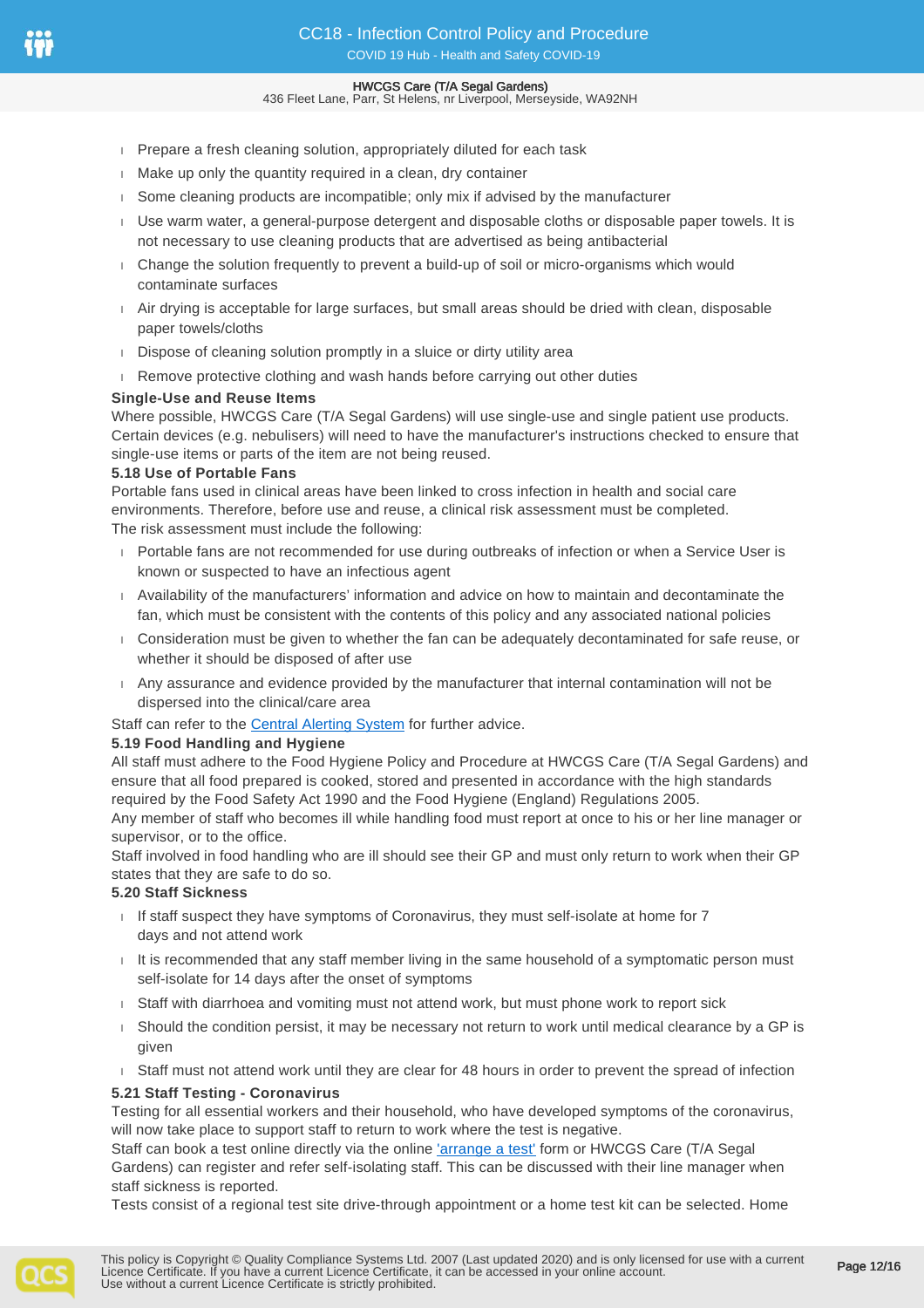436 Fleet Lane, Parr, St Helens, nr Liverpool, Merseyside, WA92NH

test kit availability will initially be limited but more will become available.

## **5.22 Working with Other Providers - The movement of Service Users between services**

- HWCGS Care (T/A Segal Gardens) will ensure that it provides suitable and sufficient information on a Service User's infection status whenever it arranges for that person to be moved from the care of one organisation to another, or from a Service User's home, so that any risks to the Service User and others from infection may be minimised
- When information is being shared, consent from the Service User will be obtained. In cases where the Service User lacks capacity, consent must be sought from whoever has power of attorney, or decisions made in the best interests of the Service User following the principles of the Mental Capacity Act 2005

## **5.23 Outbreaks of Communicable Diseases**

- An outbreak is defined as two or more related cases of infectious disease and should be reported to Public Health England (PHE) for collation. PHE is responsible for advising on outbreak control and monitoring the outbreak
- Advice on outbreaks can be sought from health protection nurses at PHE, and if it is a suspected foodrelated outbreak, obtain advice from Environmental Health Departments
- During the current pandemic situation, staff must observe all Service Users for signs and symptoms of Coronavirus and advise to self-isolate. The Care Quality Commission MUST be notified and staff must follow the Coronavirus Policy and Procedure advice
- Care Workers must be aware of the signs of infection. They must also know to report these signs immediately to senior management when they occur
- Where staff contract a communicable disease, advice should be sought from their GP. The Registered Manager should seek health advice where necessary
- For employees where a Registered Medical Practitioner has confirmed that an acquired disease is attributable to a work activity, a report must be submitted to the Health and Safety Executive (RIDDOR). This applies to the coronavirus. It also applies where staff may have been exposed, for example, where PPE isn't available and there is a suspected case of COVID-19
- Localised business continuity plans must include provisions made for outbreaks of communicable diseases, e.g. a pandemic
- Refer to the Outbreak Management and Barrier Nursing Policy and Procedure for standards in the management of an outbreak

## **5.24 Reporting**

- **Public Health**
	- Mr Damian Cummings Gillian Gilmore should be aware that medical professionals are duty bound to report certain diseases and should refer to the following GOV.UK resource for reportable disease notifications: [https://www.gov.uk/guidance/notifiable-diseases-and-causative-organisms](https://www.gov.uk/guidance/notifiable-diseases-and-causative-organisms-how-to-report#list-of-notifiable-diseases)[how-to-report#list-of-notifiable-diseases](https://www.gov.uk/guidance/notifiable-diseases-and-causative-organisms-how-to-report#list-of-notifiable-diseases)
- **RIDDOR**
	- Mr Damian Cummings Gillian Gilmore is duty bound to report cases of certain diagnosed reportable diseases which are linked with occupational exposure to specified hazards, and should refer to:<http://www.hse.gov.uk/riddor/occupational-diseases.htm>
- **The Care Quality Commission (CQC)**
	- HWCGS Care (T/A Segal Gardens) will ensure that the CQC is notified of incidents relating to infection control and disease outbreaks in line with regulatory requirements

Records of any such outbreak, such as coronavirus, must be kept, specifying dates and times and, in the event of an incident, the Registered Manager is responsible for informing the HSE. COVID-19 is now reportable under RIDDOR and Mr Damian Cummings Gillian Gilmore must follow reporting procedures.

## **5.25 Communication**

HWCGS Care (T/A Segal Gardens) should ensure that all care workers (including contractors and volunteers) are aware of and discharge their responsibilities in the process of preventing and controlling infection. This could be done through (but is not limited to) job descriptions, induction,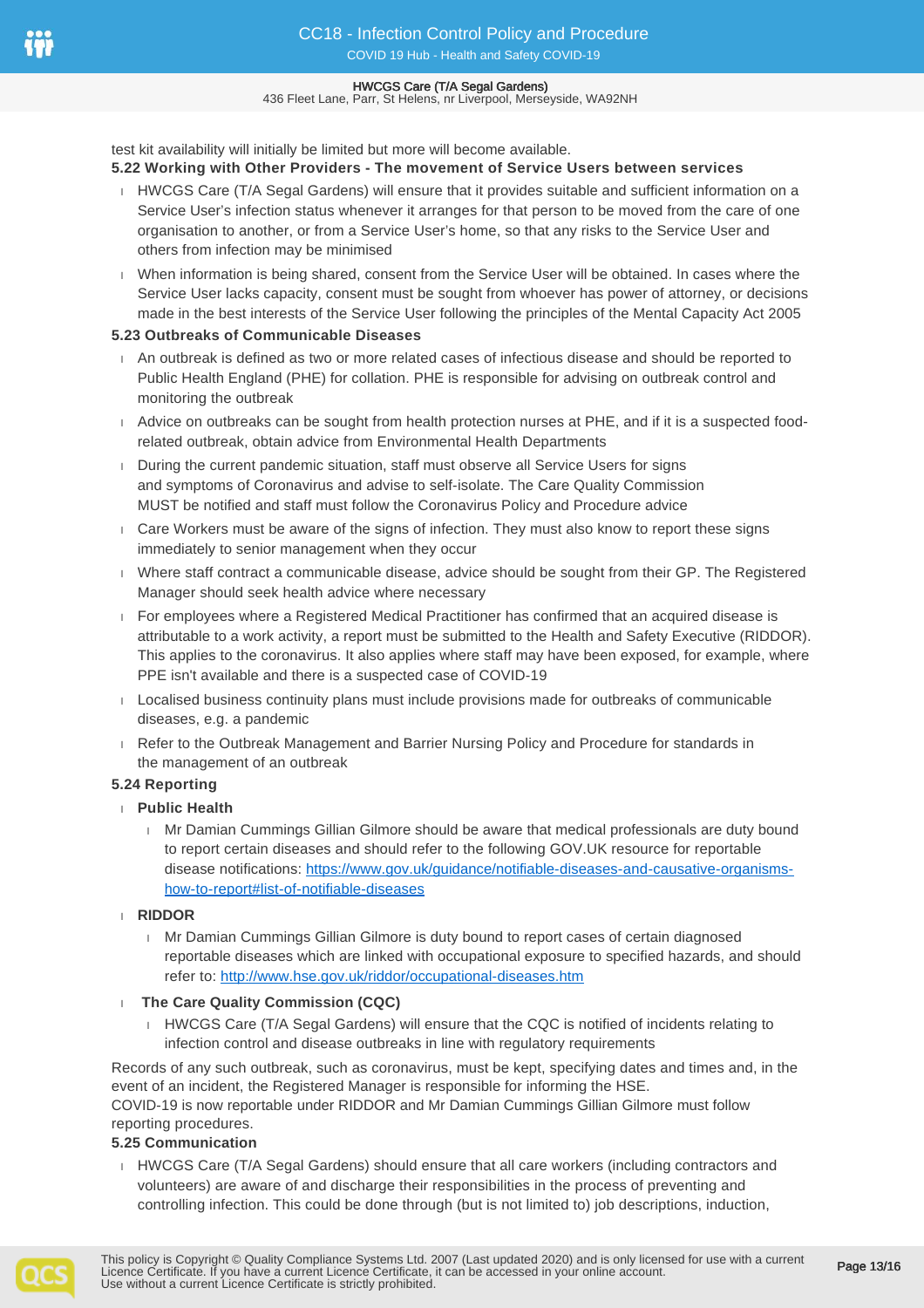436 Fleet Lane, Parr, St Helens, nr Liverpool, Merseyside, WA92NH

training, supervision and team meetings

- Contractors working in Service User areas need to be aware of any issues with regard to infection prevention and obtain 'permission to work'
- Where staff undertake procedures which require skills such as aseptic technique, they must be trained and demonstrate proficiency before being allowed to undertake these procedures independently
- HWCGS Care (T/A Segal Gardens) will ensure its policy on the control of infection is shared with Service Users and other stakeholders
- Outcomes of investigations into incidents must be shared with the person concerned and, where relevant, their families, carers and advocates. This is in keeping with Regulation 20: Duty of Candour

#### **5.26 Risk Assessment**

- Risk assessments are vital for protecting Service Users and staff as well as ensuring that HWCGS Care (T/A Segal Gardens) complies with the law
- A suitably qualified, knowledgeable and experienced member of staff will ensure that risk assessments are carried out where risks are present, to protect Service Users from the harm of acquiring an infection
- This involves a simple review of what could cause harm to Service Users in HWCGS Care (T/A Segal Gardens), including the risk of infection so that judgements can be made that adequate protection is in place to reduce the risk
- Staff should refer to the Health and Safety Policy of HWCGS Care (T/A Segal Gardens) for standards with risk assessment and appropriate documentation. All relevant staff are responsible for having an awareness of the risk assessment and the actions necessary to reduce the risk of infection
- Risk Assessments must be carried out to decide what Personal Protective Equipment is required during the COVID-19 pandemic

#### **5.27 Training**

 Staff and volunteers must be made aware of this policy and trained appropriately to ensure they are suitably skilled and competent.

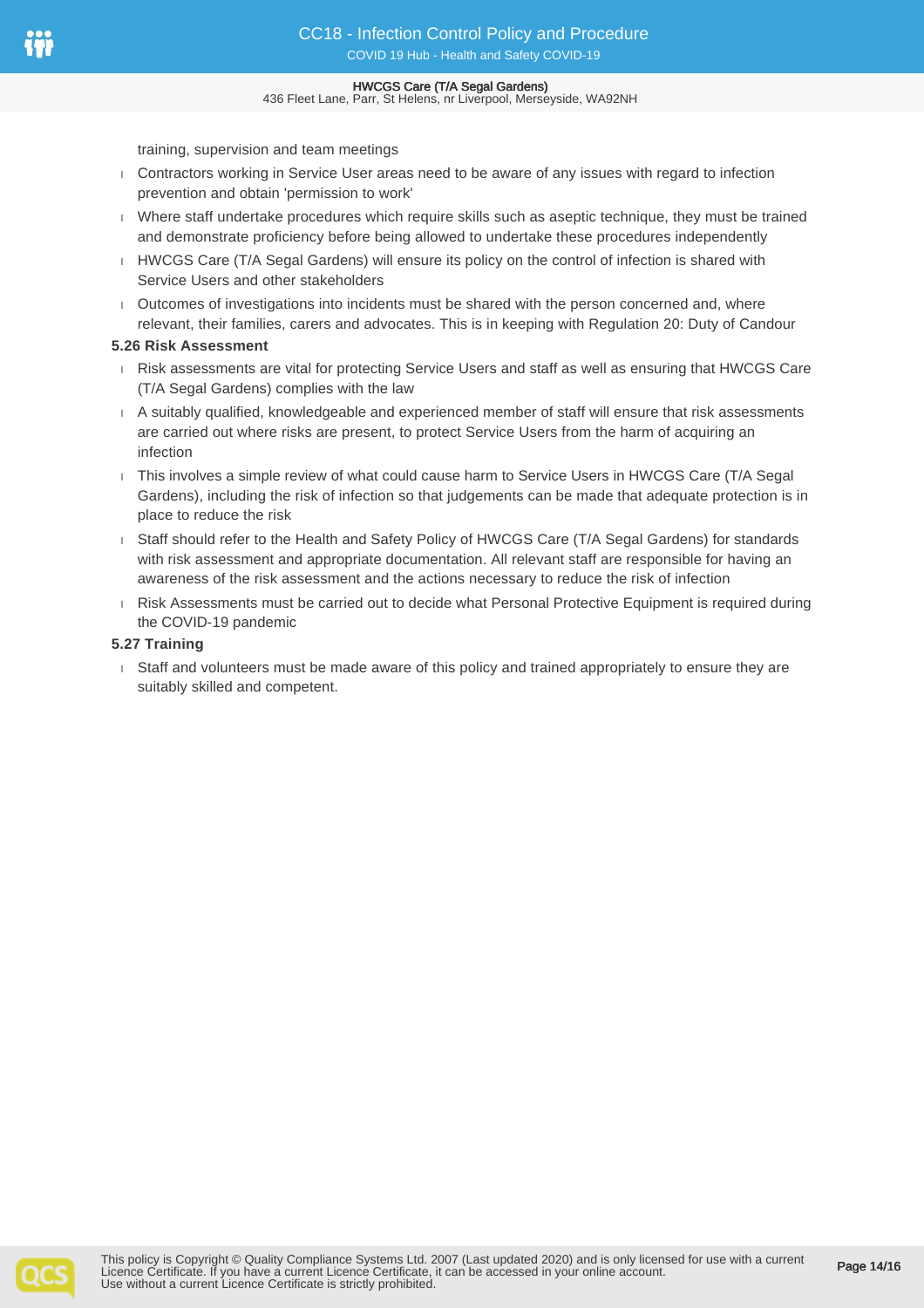#### HWCGS Care (T/A Segal Gardens) 436 Fleet Lane, Parr, St Helens, nr Liverpool, Merseyside, WA92NH

# **6. Definitions**

## **6.1 Needlestick or Sharp Injury**

 A needlestick (or sharp) includes items such as needles, sharp-edged instruments, broken glassware, or any other item that may be contaminated with blood or body fluids and may cause laceration or puncture wounds - such as razors, sharp tissues, spicules of bone and teeth

## **6.2 Sepsis**

 Sepsis is a life-threatening condition that arises when the body's response to an infection causes it to attack its own tissues and organs. In sepsis, a Service User's immune system goes into overdrive, setting off a series of reactions including widespread inflammation. This can cause a significant decrease in blood pressure, reducing the blood supply to vital organs and starving them of oxygen. Sepsis can lead to multiple organ failure and death, especially if not recognised early and treated quickly. Care staff who see someone regularly can spot the early signs of sepsis by using the Sepsis Tool

## **6.3 Outbreak**

 An outbreak can be defined as two or more cases of infection occurring around the same time, in a Service User and/or their carers, or an increase in the number of cases normally observed. The most common outbreaks are due to viral respiratory infections and gastroenteritis. The organisms may be spread by hand contact and, on occasion, by other routes, which may include food

## **6.4 Communicable Diseases**

 Communicable diseases can be defined as illnesses caused by microorganisms and transmitted from an infected person or animal to another person or animal. Some diseases are passed on by direct or indirect contact with infected persons or with their excretions. Most diseases are spread through contact or close proximity because the causative bacteria or viruses are airborne, i.e. they can be expelled from the nose and mouth of the infected person and inhaled by anyone in the vicinity. Such diseases include: diphtheria, scarlet fever, measles, mumps, whooping cough, influenza, smallpox and COVID-19. Some infectious diseases can be spread only indirectly, usually through contaminated food or water, e.g. typhoid, cholera, dysentery. Other infections can also be introduced into the body by animal or insect carriers, e.g. rabies, malaria, encephalitis

## **6.5 Pandemic**

 An epidemic occurring worldwide, or over a very wide area, crossing international boundaries and usually affecting a large number of people

## **6.6 Reporting of Injuries, Diseases and Dangerous Occurrences Regulations 2013 (RIDDOR)**

RIDDOR requires employers and others to report deaths, certain types of injury, some occupational diseases and dangerous occurrences that 'arise out of or in connection with work'. Generally, this covers incidents where the work activities, equipment or environment (including how work is carried out, organised or supervised) contributed in some way to the circumstances of the accident

# **Key Facts - Professionals**

Professionals providing this service should be aware of the following:

- Washing hands correctly is the single most effective way of controlling the spread of infection
- Wear PPE when there is likely to be exposure to body fluids
- Avoid the use of sharp objects if the work activity could result in a cutting injury, then avoid the use of sharp knives, needles or glass wherever possible
- **Ensure immunisations are up to date**
- Dispose of waste correctly using the correct bins, ensure the working areas are kept clean, wash your hands afterwards and dispose of all contaminated waste safely
- Ensure staff have up-to-date training on infection control
- Ensure that there is a nominated lead for infection